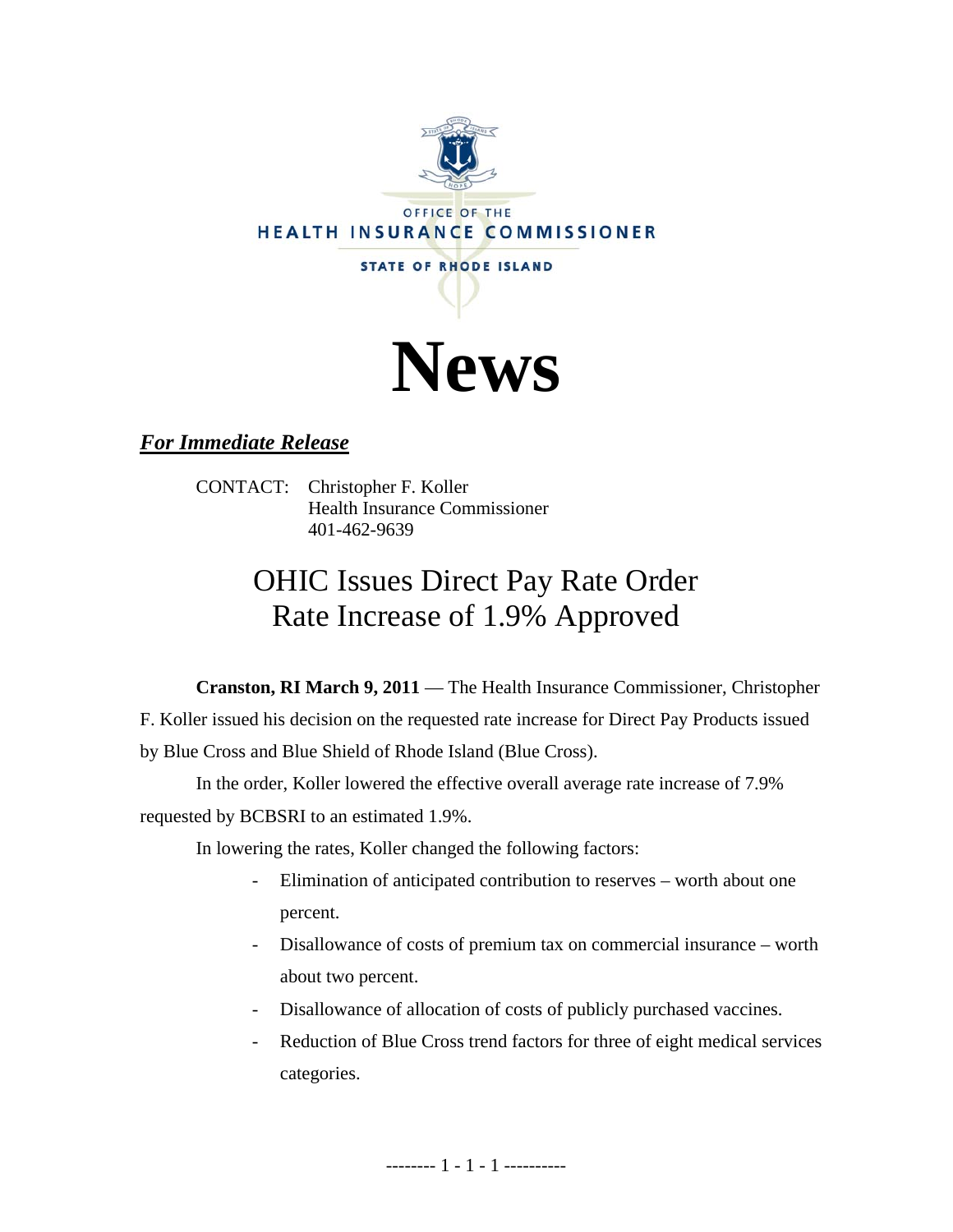The resulting rate increase is also slightly higher than was recommended by the Attorney General in the rate hearing and slightly higher than what was recommended to Koller by the Hearing Officer in the case. The rate increases go into effect for enrollees renewing their coverage on or after April 1 and are an average – some subscribers will see more and some less.

Koller also ordered Blue Cross to offer no rate increase to the small number of its customers over age 65 in Direct Pay, who otherwise would have seen significant increases because of a change in rating formula.

"This Office has to balance the need for solvency of Blue Cross and the lowest rates of increases needed," said Koller. "The rate increases granted here find that balance. It is not appropriate to have other Blue Cross lines of business subsidize the Direct Pay product but every measure must be taken to keep rate increases low."

Koller went on to note that Direct Pay subscribers, who purchase their insurance with no employer contribution, are among the most vulnerable health insurance consumers. "They stand the most to gain from health care reform." Koller said, "because of federal subsidies and the introduction of more healthy individuals into the market with an individual mandate. In the mean time, careful rate oversight and the efforts of Blue Cross make our individual market considerably healthier than in almost any other state, many of which are experiencing double digit rate increases."

Blue Cross may accept the decision of the Health Insurance Commissioner or appeal it in Court.

#### **XXXXXXXXXXXXXXX**

#### **About Direct Pay**

Direct Pay is individual and family insurance for subscribers who have no access to employer-based insurance. Currently there are approximately 14,000 Direct Pay subscribers and dependents who have a choice of products. They can be enrolled one of two pools, depending on their medical history – people in the healthy pool ("Pool II") subsidize the costs of care of people in Pool I. BCBSRI is the only health insurance provider in this market, and by law the rates they charged are reviewed and approved by OHIC in a rate hearing process

-------- 2 - 2 - 2 ----------